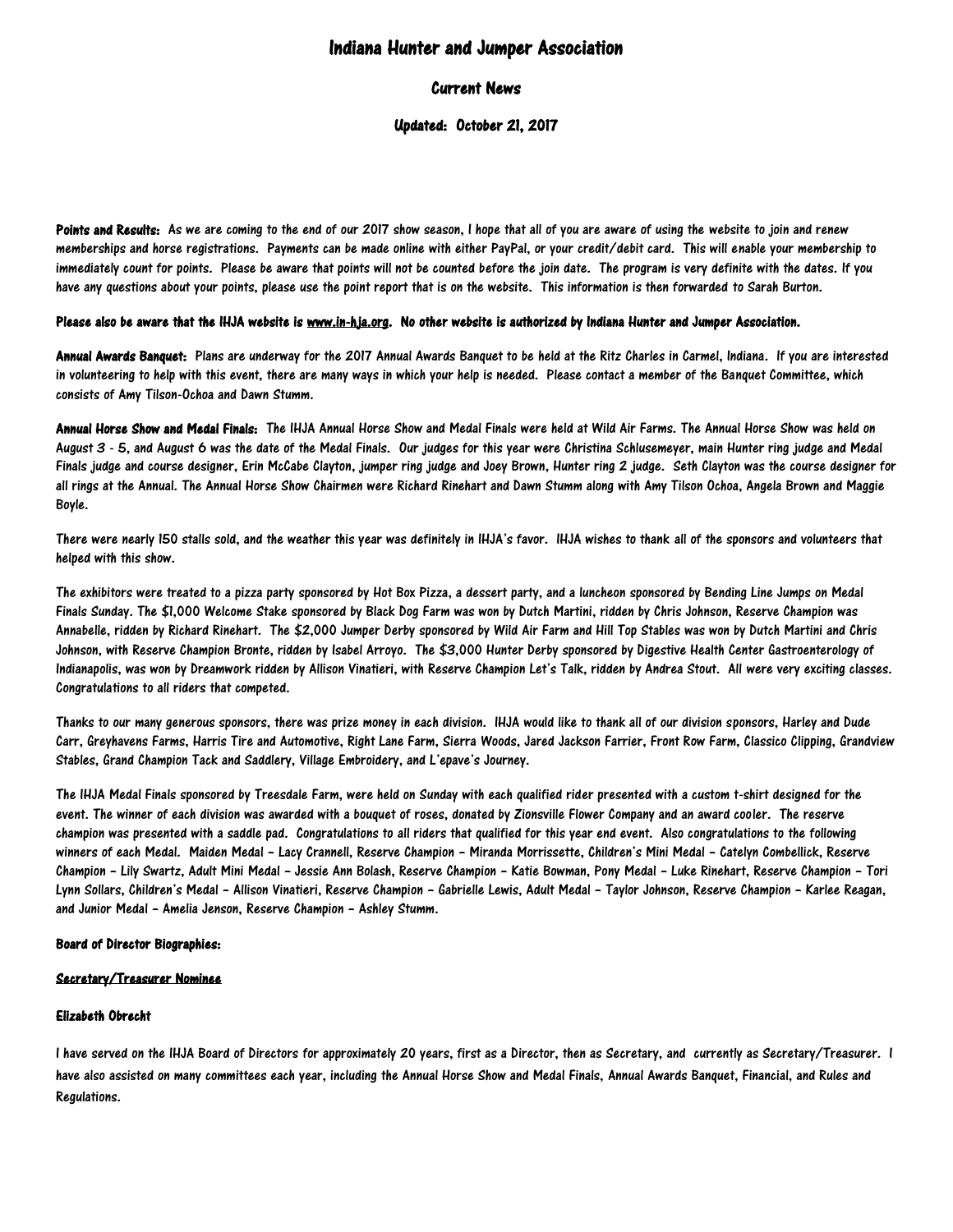#### Director Nominees

#### Richard Rinehart

I am the owner and operator of Rinehart Farms. I have competed for many years as a regional Grand Prix rider, as well as train riders from the groundpole and beginner level to grand prix. I have served on the IHJA Board of Directors for the last two years, and served as co-chair of the Annual Horse Show and Medal Finals both years.

#### Amy Sandhu

I grew up riding hunters and equitation in northern Illinois. I began riding at age 5 and continued on through my childhood. I purchased my first horse at age 16 after a childhood of riding anything I could get my hands on. I attended college at the University of Kentucky where I rode on the equestrian team and worked for Robert Murphy Stables. After graduating with a BS in Animal Science in 2010, my husband and I ended up in Indiana. I spent time teaching beginner and intermediate lessons as well as managing an eventing barn before purchasing my own property and running White Brook Farm. Currently, I have a great group of clients showing in the hunters, jumpers and equitation.

#### Ingrid Schoenlein

I am a Purdue University Graduate with a Bachelor Degree in Agriculture and longtime resident of Lafayette, Indiana. I am a Research Assistant for the Basic Medical Sciences Department at the School of Veterinary Medicine. I am a long time Indiana Hunter & Jumper Association member and have been an exhibitor and judge of many IHJA approved shows. I have previously been on the IHJA board of directors. I have served on Annual Horse show, Medal Finals and Rules committees. I have served on the Indiana Horse Council board of directors. Serving on Hoosier Horse Fair,

Octoberfest Charity Horse Show and Horse Show committees. I have also served on the SVM Equine Research Committee.

I have been an IHJA approved judge for 17 years. I have judged horse shows in Indiana, Ohio, Kentucky, Michigan, Illinois, Missouri, Wisconsin and Kansas. I have attended USEF Judges clinics as well.

I have strengths in planning events and good organizational skills. I am consistent attending IHJA board meetings and helping at IHJA events. If elected I would like to help IHJA push forward sponsoring annual clinics with top clinicians that specialize in jumpers, equitation and hunters for IHJA members. I would like to help organize a grass roots judge's clinic for local judges and exhibitors interested in the judging process. I would also like to see if IHJA can help make some rated shows happen at Indiana facilities.

### Amy Tilson-Ochoa

I am the owner and trainer at Sierra Woods Farm. I have served for the last two years as a Director on the Board of Directors. I was chairman of the IHJA Annual Awards Banquet last year and for the 2017 Banquet. I also served as chair of the awards at the Annual Horse Show and Medal Finals. I have volunteered on many other committees.

IHJA Board of Directors minutes: Held on September 18, 2017 at Grandview Stables, Indianapolis, Indiana. Present were Sarah Burton, President, Liz Obrecht, Secretary/Treasurer, Dawn Stumm, Director, Terri Foreman, Director, Angela Brown, Director, Neal Yerian, Director, Richard Rinehart, Director, and Diane Renihan, Past President. Absent were Maggie Boyle, Vice President and Amy Tilson-Ochoa, Director.

The meeting was called to order at 7:08 p.m.

Liz presented the Board with a Financial Report. The checking balance is currently \$13,851.12, the savings balance is \$38,082.70, for a total of \$51,933.82, There is a deposit of \$1,857.90 to be made which will bring the total to \$53, 791.72. As Liz did not have her computer available prior to the meeting there was no membership report available to the Board.

### OLD BUSINESS

As there were no questions, the Annual Horse Show and Medal Finals financial report was passed out and discussed. With this year's Annual Horse Show and Medal Finals being held over four days, there were additional expenses this year. The Board also had voted to keep the costs for the event the same as the last several years, and the number of exhibitors was down by approximately 30 exhibitors. The event went very well, and was still nearly a record attendance. The Annual Horse Show Committee was very glad to have had Dawn manage the show, and hire an independent course designer to help keep things running smoothly.

Some items discussed were the schedule, which seemed to run very well. It was decided to next year have the 2'0" jumper warm up for the Maiden Medal riders be run as a class to be judged. Although many of the riders enjoyed being able to ride in a jumper class, it was felt that it should be more of a warm up for the medal class on Sunday.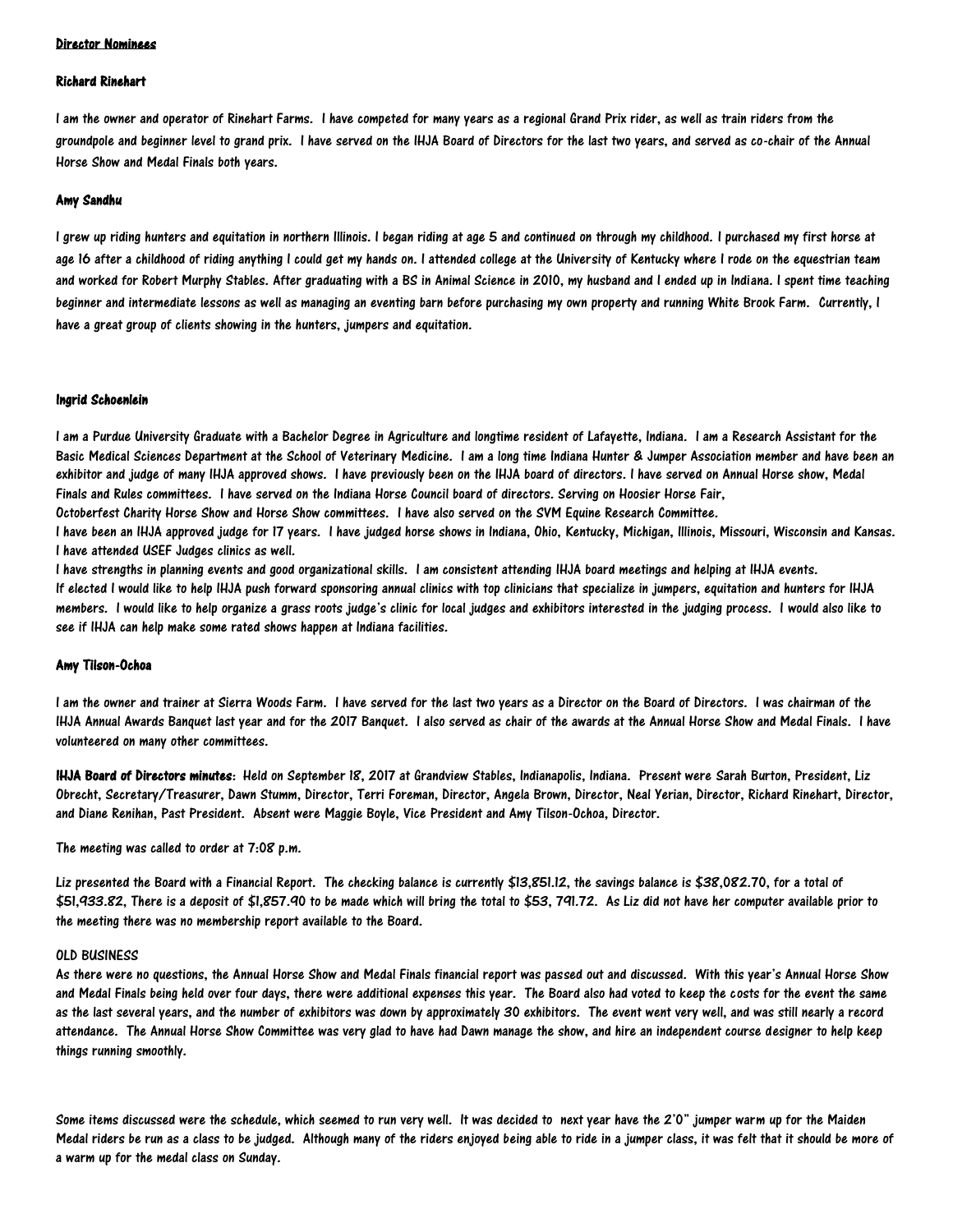The problems with the brush were next discussed. IHJA paid to have a dumpster brought in to dispose of the brush with the bagworms, and Dawn was able to provide the labor to remove it immediately. IHJA has not yet received the invoice for the dumpster. This unfortunately is a problem with ordering brush, but it was resolved to everyone's satisfaction.

It was suggested that the venue be contacted about using a different drag to work the footing better. This would help with any footing problems.

The t-shirts for the medal finalists were very much appreciated by the riders, and the vendor was happy with being able to be there during the show. The Board agreed that they are interested in doing this again next year as the Medal Finals Qualified Rider gift. Angela gave Liz the invoice received from the vendor for payment.

It will be necessary next year to contract with a different stall company due to two years of problems with the company that IHJA has been using. This will need to be discussed by the first of the year as most tent and stall rental companies book their year very much in advance.

### NEW BUSINESS

The Rules Committee presented the Board with the proposed rule changes for discussion. These rules will be posted on the website for the membership, and will be voted on at the General Membership meeting in November.

There were some minor changes made to the proposed rules submitted by the membership as suggested by various Board members. Liz will type up the rules and present them to the Board before publishing them for the membership. There were also a few clarifications and corrections that were discussed that need to be made in the Rule Book before printing it for next year.

The Election Committee will consist of Board members Terri Foreman, Maggie Boyle, Dawn Stumm and two IHJA members. The absentee ballots will be mailed to the Chairman, Dawn Stumm, for delivery to the November 13 General Membership meeting. At this time, the position of Secretary/Treasurer, Richard Rinehart, Director, Amy Ochoa, Director, and Angela Brown, Director are up for election. There have already been several nominations received. These will need to be finalized and mailed 30 days prior to the election.

Neal asked about the number of votes for a business membership. There was a difference between the rule book and the absentee ballot that was mailed out last year. As the rule book is in error, it will be corrected to reflect two votes for a business membership.

Two proposed amendments to the Bylaws were presented by Neal Yerian. These will be voted on at the General Membership meeting. There was discussion as to the process of voting on these proposed amendments. One amendment was related to the structure of the Board and the other was a Code of Conduct for Board members.

Liz presented the Board with a question from a member about whether IHJA has any policies addressing special needs riders. It was discussed, and decided to have Liz follow up with the parent what specifically they would like to have in place.

Liz was asked about the upcoming WEC shows approvals as well as other October shows. She will check into this matter and let them know.

It was moved, seconded and voted unanimously to adjourn the meeting.

The meeting was adjourned at 10:00 p.m.

Proposed Rule changes for 2018: Following are the proposed rule changes that were submitted to the Rules Committee along with the Rules Committee recommendations to the Board of Directors.

\*\* Make 2'6" Puddle Jumper a recognized division

The Rules Committee voted to recommend this proposed rule change with the following specifications:

Fences: .75 m

Scoring: Current USEF Jumper Rules to apply

May cross enter into the 2'9" Mini Jumper Division, but not a division with fences

higher than 2'9" (.85 m) One class in the division must be run as an optimum time class.

Horse Welfare, Health & Safety

A. IHJA Annual Show & Medal Finals;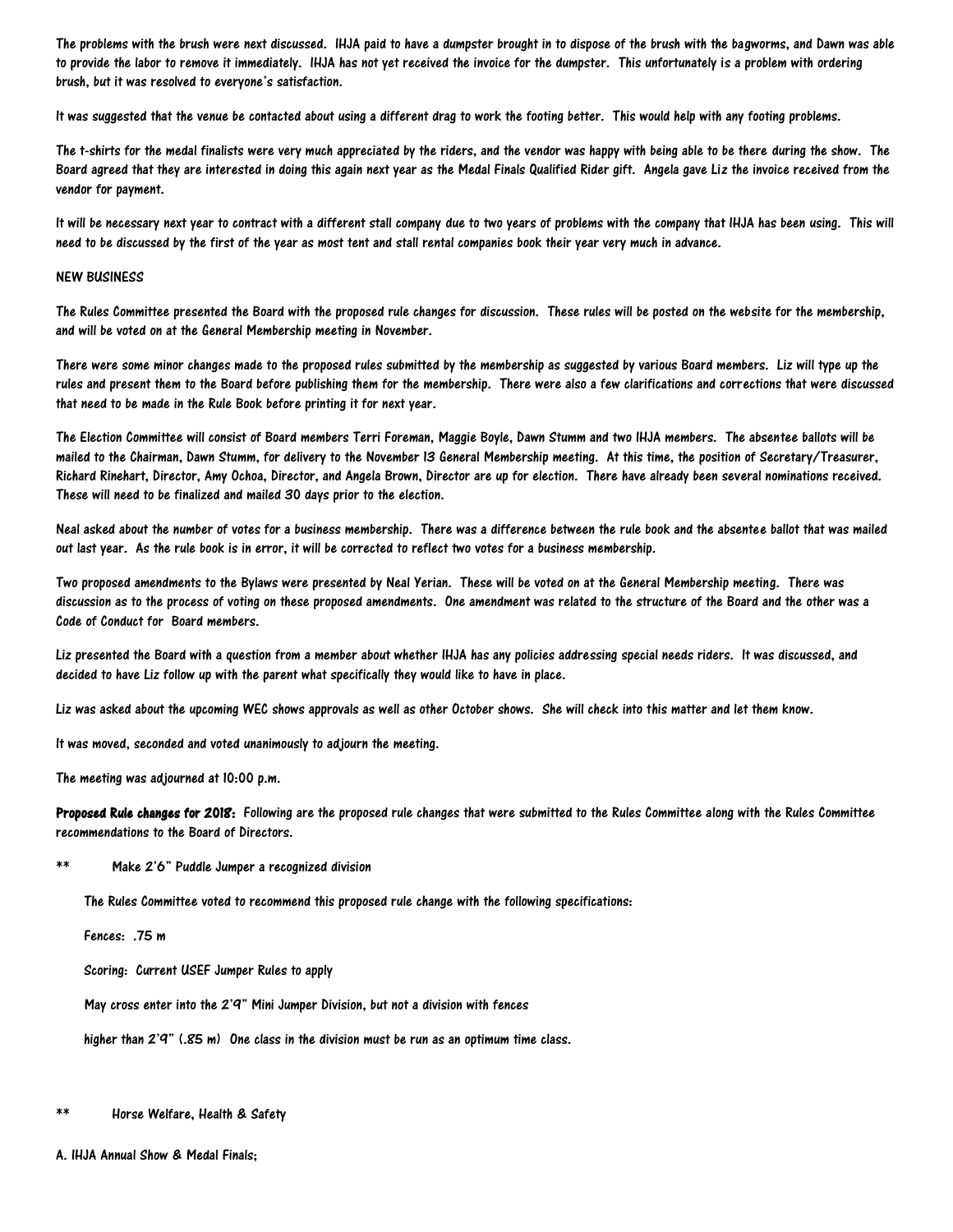1. Excessive Use of Whip or Spurs or Improper Use of Bits – First Offense: At a Judge's discretion an exhibitor may be excused from the ring and disqualified from the class. Fees associated with that class will not be waived or refunded. Additional Offense: If additional offenses take place during the course of the show IHJA may at their discretion, retroactively, disqualify the exhibitor from all classes offered or entered. Show fees accrued will not be waived or refunded.

2. Cruelty/Abuse/Neglect to include excessive riding, lunging, training & showing, deprivation of water or feed or striking with an object- IHJA may at their discretion, retroactively, disqualify a single or multiple exhibitors associated with a horse who has suffered during the course of a show. Show fees accrued will not be waived or refunded.

3. Signs of Previous Cruelty & Abuse to include wounds associate with excessive use of spurs or improper use of bits- IHJA may at their discretion disqualify a horse from participating in a class if it arrives at the show ring showing signs of potential abuse. Show fees incurred will not be waived or refunded.

### B. NON-USEF Approved Shows;

It shall be the duty of the Show Committee and Show Manager to enforce IHJA Horse Welfare, Health & Safety rules. However, each show venue may set its own policies regarding the waiving or refunding of show fees.

 Much discussion was held on how best to cover these issues in the IHJA Rule Book as we already have a rule in place to follow USEF guidelines, and page 10 number 5 currently covers use of poling and abuse of an animal on the show grounds. The Rules Committee voted to not recommend this rule as written, but to amend the rule book as follows: It was suggested that it might be helpful to clarify the Part 3: Disputes section of the rule book on page 14. Change to add Disputes and Horse Welfare Issues. The first paragraph to begin - questions, disputes or welfare issues at a horse show in connection … This section puts the decision in the hands of the three person horse show committee. Also change the second paragraph to read: If the disputing member in good standing is not satisfied …

\*\* Double Point Approved Shows – Any show venue/manager holding at least two shows per year, may designate one of those shows to be a double pointed show. Must decide which show this will be and must have applied for and paid application fee by April 1st. The designated show will be posted on the IHJA website by that date.

The Rules Committee voted to recommend this rule change.

\*\* IHJA Annual Horse Show – The Annual Horse Show will be a triple point show.

The Rules Committee voted to recommend this rule change.

\*\* Show Managers - Show Managers may not hold positions other than manager for the duration of the show, i.e. judge, timer, gate keeper, announcer.

The Rules Committee voted to recommend this rule change with the awareness that a show manager may be required to fill in for a brief time in different positions to help maintain the running of the show. Discussion needs to be held as to whether to make this change on Page 6 or Page 9.

\*\* Green Working Division – Eliminate this division and change the Pre Green Hunter division to Green Hunter with the Pre Green specifications to be used. Change the height to 3'0" – 3'6". Eliminate the sentences beginning with a horse's Pre Green status, and ending with the two month grace period for Pre Green. Add the following sentence to the paragraph – Non USEF Schooling Shows may run this division at the height of 3'0".

The Rules Committee voted to recommend this rule change.

Low Working Hunter Division – Eliminate this division.

The Rules Committee voted to recommend this rule change.

\*\* Pleasure Hunter – Eliminate this division

The Rules Committee voted to recommend this rule change.